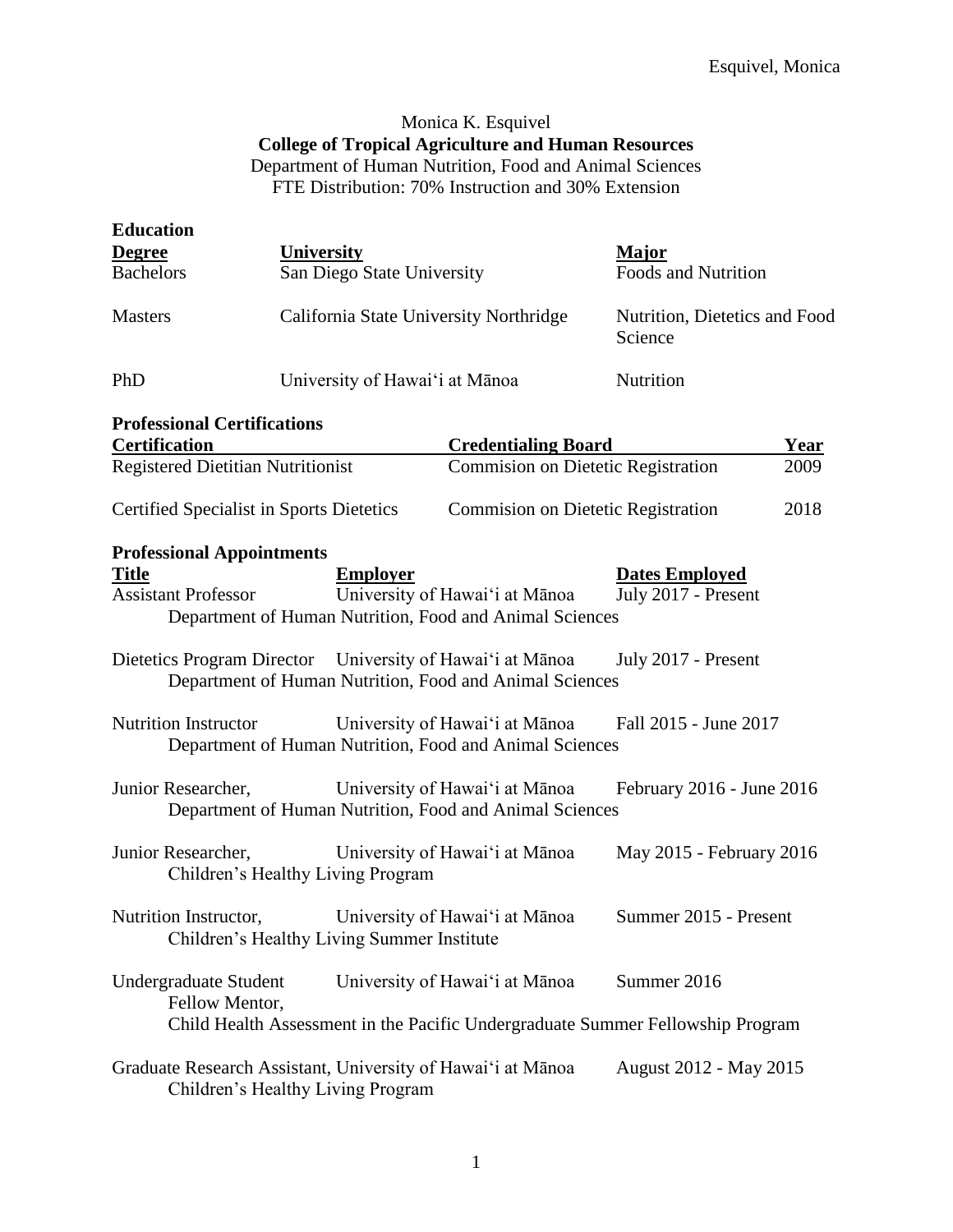# **UNIVERSITY TEACHING EXPERIENCE**

### **Courses Taught and Description.**

**University of Hawai'i Mānoa (UHM)**

| 2015-2018        | FSHN 185 - The Science of Human Nutrition (3 credit hours)<br>Human Nutrition, Food and Animal Sciences Department                                                                                                                                                                                                                                                                                                                                                                                                                                                                                                      |
|------------------|-------------------------------------------------------------------------------------------------------------------------------------------------------------------------------------------------------------------------------------------------------------------------------------------------------------------------------------------------------------------------------------------------------------------------------------------------------------------------------------------------------------------------------------------------------------------------------------------------------------------------|
|                  | This introductory course integrates natural science concepts basic to the<br>study of human nutrition with an emphasis on nutrient requirements of<br>health individuals, food sources, functions of nutrients. The course has<br>wide enrollment and is considered a service course across the university.                                                                                                                                                                                                                                                                                                             |
|                  | Taught: In-person, online asynchronous (pre-COVID)                                                                                                                                                                                                                                                                                                                                                                                                                                                                                                                                                                      |
|                  | UHM General Education Requirements Met: Biological Sciences<br>Diversification, Hawaiian, Asian, and Pacific Issues                                                                                                                                                                                                                                                                                                                                                                                                                                                                                                     |
| $2015$ - present | FSHN 467 - Medical Nutrition Therapy I (3 credit hours)<br>Dietetics Program Requirement                                                                                                                                                                                                                                                                                                                                                                                                                                                                                                                                |
|                  | Students acquire and apply knowledge of medical nutrition therapy<br>(MNT), the therapeutic approach to treating medical conditions and their<br>associated symptoms via the use of a specifically tailored diet devised and<br>monitored by a registered dietitian nutritionist. Medical nutrition therapy<br>includes knowledge of how nutrients, fluid, and food requirements as well<br>as feeding techniques are altered for each disease state. Students will learn<br>and apply the nutrition care process through didactic and simulation based<br>activities. This course is required of all dietetics majors. |
|                  | Taught: In-person, online synchronous (COVID), here-or-there (post-<br>COVID)                                                                                                                                                                                                                                                                                                                                                                                                                                                                                                                                           |
| $2016$ - present | FSHN 468 - Medical Nutrition Therapy II (3 credit hours)<br>Dietetics Program Requirement                                                                                                                                                                                                                                                                                                                                                                                                                                                                                                                               |
|                  | Students expand knowledge of medical nutrition therapy (MNT), to treat<br>complex medical conditions and their associated symptoms. Students will<br>learn and apply the nutrition care process through didactic, simulation<br>based, and interprofessional care team activities. This course is required of<br>all dietetics majors.                                                                                                                                                                                                                                                                                  |
|                  | Taught: In-person, online synchronous (COVID), here-or-there (post-<br>COVID)                                                                                                                                                                                                                                                                                                                                                                                                                                                                                                                                           |
| $2015$ - present | FSHN 492 - Field Experience (4 credit hours)<br>Human Nutrition, Food and Animal Sciences Department                                                                                                                                                                                                                                                                                                                                                                                                                                                                                                                    |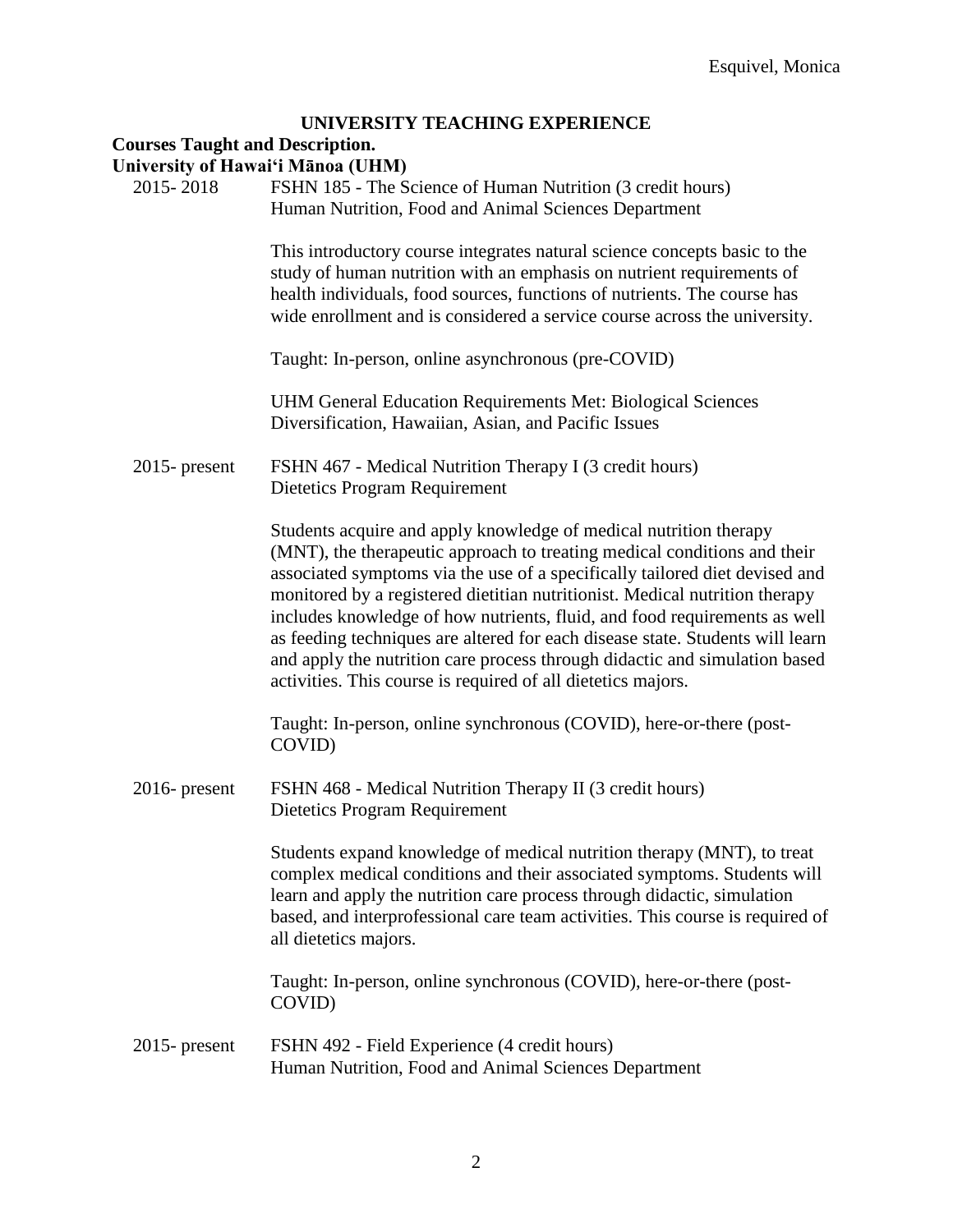This course involves integration and application of academic knowledge and critical skills emphasizing professional development, including field placement with an approved cooperating supervisor or employer. Students will be required to complete a 100 hour field experience at a site relevant to their career goals.This course is required of all dietetics and food science human nutrition majors. As the instructor I facilitate identification of community sites for students to complete field experience hours and support maintenance of affiliation agreements between the university and those sites.

UHM General Education Requirements Met: Writing Intensive

Taught: In person, online asynchronous (pre-COVID)

2018- present FSHN 699 – Directed Reading and Research (credit hours varies) Nutritional Sciences Graduate Programs

> Directed reading and research for graduate students in MS in Nutritional Sciences of PhD in Nutritional Sciences.

Taught: In person or online with one-on-one weekly, synchronous meetings with students.

#### **[Graduate Student Advising](https://docs.google.com/document/d/1hf0aJEV4ESF2uMAIg-0miS1Lz-mXKecHB5f8QX2VgXo/edit?usp=sharing)**

| Category                            | <b>Current Number of Students</b> | Number Graduated (Career) |
|-------------------------------------|-----------------------------------|---------------------------|
| <i>Chair</i> of Master's Committees |                                   |                           |
| <i>Chair</i> of PhD Committees      |                                   |                           |
| Member of Master's Committees       |                                   |                           |
| Member of PhD Committees            |                                   |                           |

### **SCHOLARLY ACTIVITIES**

#### **Publications (reverse chronological order) Refereed Journal Publications**

Eng S, Khun T, Esquivel M, Ooki N, Bloese J, Sand S, Lincoln NE. Farmers' perceived needs of extension's support during COVID-19 in Hawaii. Journal of Extension. 2021; 59 (2).

Esquivel MK. Nutrition for Pregnant and Lactating Women: The Latest Recommendations from the Dietary Guidelines for Americans 2020-2025 and Practice Implications. Am J Lifestyle Medicine. March 2021.

Hagedorn RL, Olfert MD, MacNell L, Houghtaling B, Hood LB, Savoie Roskos MR, Goetz JR, Kerns-Lyons V, Knol LL, Mann GR, Esquivel MK, Hege A, Walsh J, Person K, Berner M, Soldavini J, Anderson-Reeves E, Spence M, Paul C, Waity JF, Wall-Bassett ED, Hingle MD, Kelly EB, Lillis JP, Coleman P, Fontenot, M. (2021). College Student Sleep Quality and Mental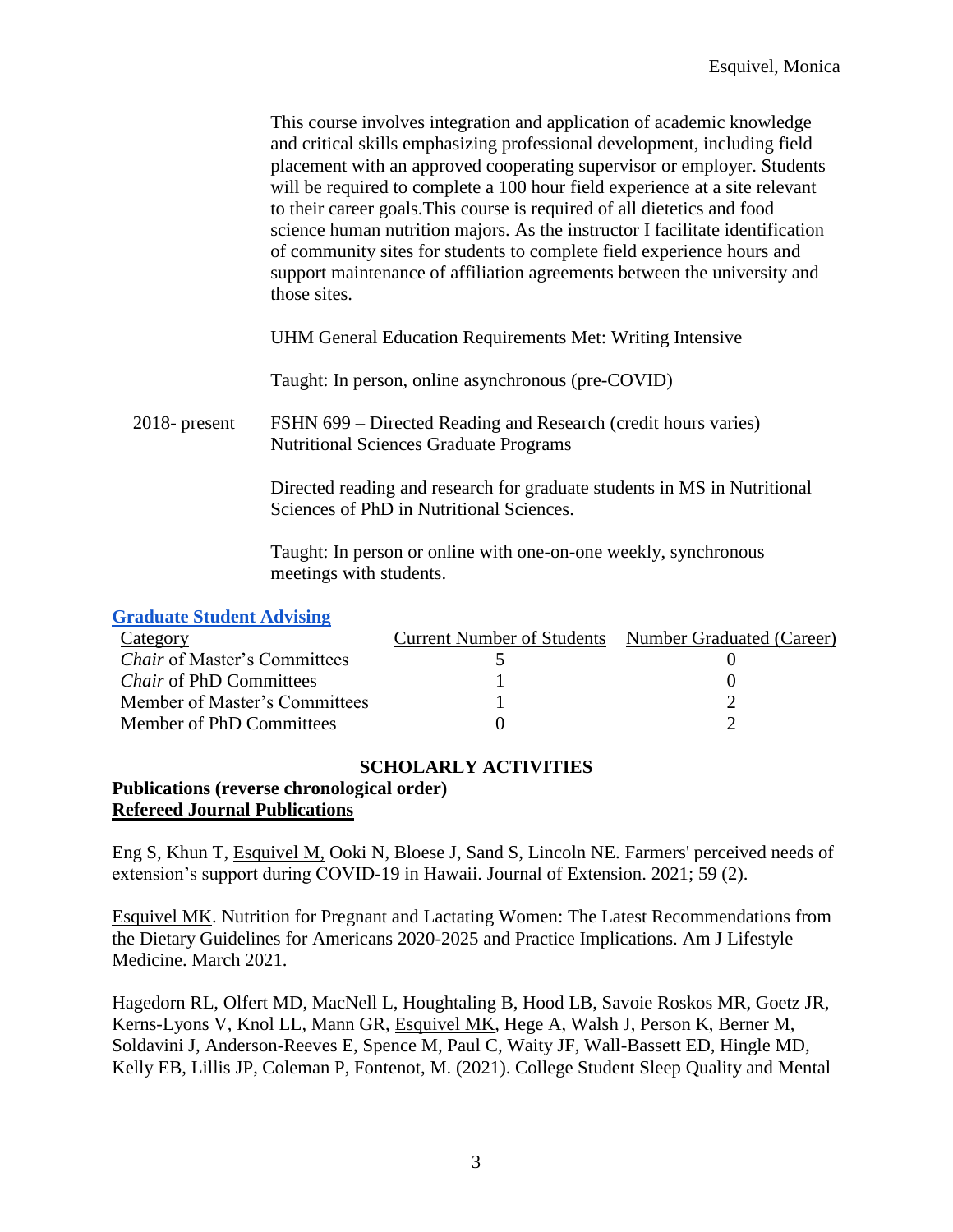and Physical Health are Associated with Food Insecurity in a Multi-Campus Study. Public Health Nutrition, 1-23. doi:10.1017/S1368980021001191

Esquivel MK. Energy Balance Dynamics: Exercise, Appetite, Diet and Weight Control. Am J Lifestyle Medicine. 4 Feb 2021.

Esquivel MK. Nutrition Strategies for Reducing Risk of Burnout Among Physicians and Health Care Professionals. Am J Lifestyle Medicine. 2 Dec 2020*.*

Greenberg JA, Luick B, Alfred JM, Barber LR, Bersamin A, Coleman P, Esquivel M, Fleming T, Leon Guerrero RT, Hollyer J, Lorring Johnson E, Novotny R, Remengesau S, Yamanaka A. The affordability of a thrifty food plan-based market basket in the United States-affiliated Pacific Region. Hawaii Journal of Health and Social Welfare. 2020 79(7).

Esquivel MK, Higa A, Hitchens M, Shelton C, Okihiro M. Keiki produce prescription (KPRx) program feasibility study to reduce food insecurity and obesity risk. Hawaii Journal of Health and Social Welfare. 2020; 79(5).

McElfish PA, Purvis RS, Esquivel MK, Sinclair KA, Townsend Ing C, Hawley NL, Haggard-Duff LK, Kaholokula JK. Diabetes disparities and promising interventions to address diabetes in Native Hawaiian and Pacific Islander populations. Curr Diab Rep. 2019 Mar 18;19(5):19. doi: 10.1007/s11892-019-1138-1.

McElfish PA, Yeary K, Sinclair KA, Steelman S, Esquivel M, Aitaoto N, Kaholokula K, Purvis RS, Ayers BL. Best practices for community-engaged research with Pacific Islander communities in the US and USAPI: A scoping review. J of Health Care for Poor and Underserved. 2019: 30(4).

McElfish PA, Ayers B, Purvis R, Long CR, Sinclair K, Esquivel M, Steelman S. Best practices for community-engaged participatory research with Pacific Islander communities in the USA and USAPI: protocol for a scoping review. BMJ Open. 2018; 8 (1).

Esquivel M. Nutritional Assessment and Intervention to Prevent and Treat Malnutrition for Fall Risk Reduction in Elderly Populations. American Journal of Lifestyle Medicine. 2018: 12 (2).

Esquivel MK. Probiotics for mental health: A review of recent clinical trials. American Journal of Lifestyle Medicine.

Esquivel MK, Fialkowski MK, Aflague T, Novotny R. Engaging Head Start Teachers on Wellness Policy Implementation to Improve the Nutrition and Physical Activity Environment in Head Start Classrooms: A Qualitative Study of the Children's Healthy Living Program (CHL) in Hawai'i. *Journal of Family Medicine and Community Health.* 2016.

Esquivel MK, Nigg C, Fialkowski MK, Braun K, Li F, Novotny R. Head Start Wellness Policy Intervention in Hawai'i: A project of the Children's Healthy Living Program (CHL). *Childhood Obesity*. 2016; 12 (1).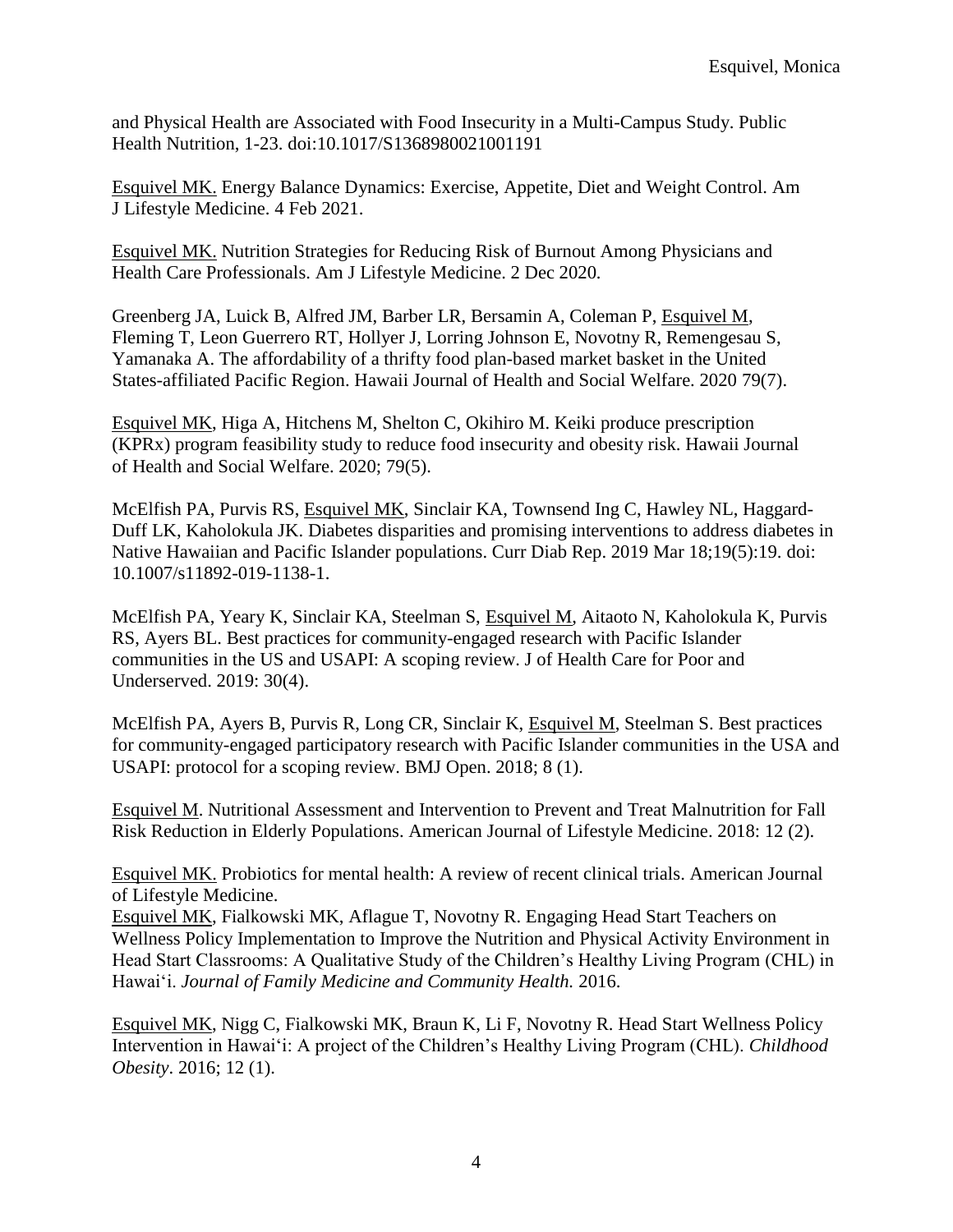Esquivel MK, Nigg C, Fialkowski JK, Braun K, Li F, Novotny R. Influence of teachers' personal health behaviors on operationalizing obesity prevention policy in Head Start preschools: A project of the Children's Healthy Living Program (CHL). *Journal for Nutrition Education and Behavior.* 2016; 48 (5).

### **Refereed Journal Publications, Under Review**

Joo K, Fialkowski MK, Esquivel M, Haumea SL. Hawai'i Registered Dietitian Nutritionist 2019- 2020 workforce assessment. Hawai'i Journal of Health and Social Work.

Esquivel MK, Aflague T, Yamanaka A, Leon Guerrero R, Coleman P, Fleming T, Shallcross L, Fialkowski M, Davis J, Boushey C, Wilkens L, Novotny R. Food and nutrient intakes vary across childcare settings: Findings from the Children's Healthy Living program. JAND.

Fialkowski MK, Sandlin MR, Kai J, Ng-Osorio J, Custodio RC, Odom SC, Boyd JK, Medina C, Takahashi D, Esquivel M. A mixed method cross-sectional study to identify opportunities to increase Native Hawaiian dietetic student success in an undergraduate dietetic program. JAND.

Olfert MD, Hagedorn RL, Waity JF, Kern-Lyons V, Hood LB, MacNell L, Soldavini J, Savoie Roskos MR, Esquivel MK, Hingle MD, Mann GR, Wall-Bassett ED, Hege A, Walsh J, Paul C, Houghtaling B, Pearson K, Knol L, Goetz J, Berner M, Lillis JP, Kelly B, Spence M, Anderson Steeves E, Coleman P, Fontenot MC. Struggling with the Basics: Food and Housing Insecurity Among College Students Across Twenty-Two Postsecondary Schools. Am J Public Health 2020.

### **Refereed conference contributions**

Esquivel M, Yamanaka A, Aflague T, Butel J, Coleman P, Deenik J, Fleming T, Shallcross L, Novotny R. Food insecurity and the food environment in the US Affiliated Pacific. *National Institutes of Health: Food insecurity, neighborhood food environment, and nutrition health disparities: state of the science virtual workshop.* National Virtual Meeting. September 23, 2021.

Wen [A, Wong L, Arndt RG, Tokumaru S, Katz A, Esquivel M,](https://pesquisa.bvsalud.org/global-literature-on-novel-coronavirus-2019-ncov/?lang=pt&q=au:%22Wen,%20A.%22) [Kawakami C, Masaki K.](https://pesquisa.bvsalud.org/global-literature-on-novel-coronavirus-2019-ncov/?lang=pt&q=au:%22Wen,%20A.%22) The Effectiveness of a Virtual Interprofessional Teamwork Simulation Exercise for Nursing, Pharmacy, Social Work and Medical Students at the University of Hawai'i. *American Geriatrics Society.* National Virtual Meeting, 2021.

Esquivel M, Kai J, Sandlin MS, Fialkowski MK. Approaches to enhance diversity in health profession education programs: a case study on opportunities to increase Native Hawaiian student success in dietetics. *Health Professions Education Conference.* Virtual Meeting. 2021

Esquivel M, Fialkowski MK, Wilkens L, Boushey C, LeonGuerrero R, Coleman P, SHallcross L, Fleming T, Novotny R. Children's Healthy Living Program Efforts in the North Pacific to enhance Food Composition and Dietary Data, oral presentation. *Oceania Foods Conference.* Auckland, New Zealand. 2019.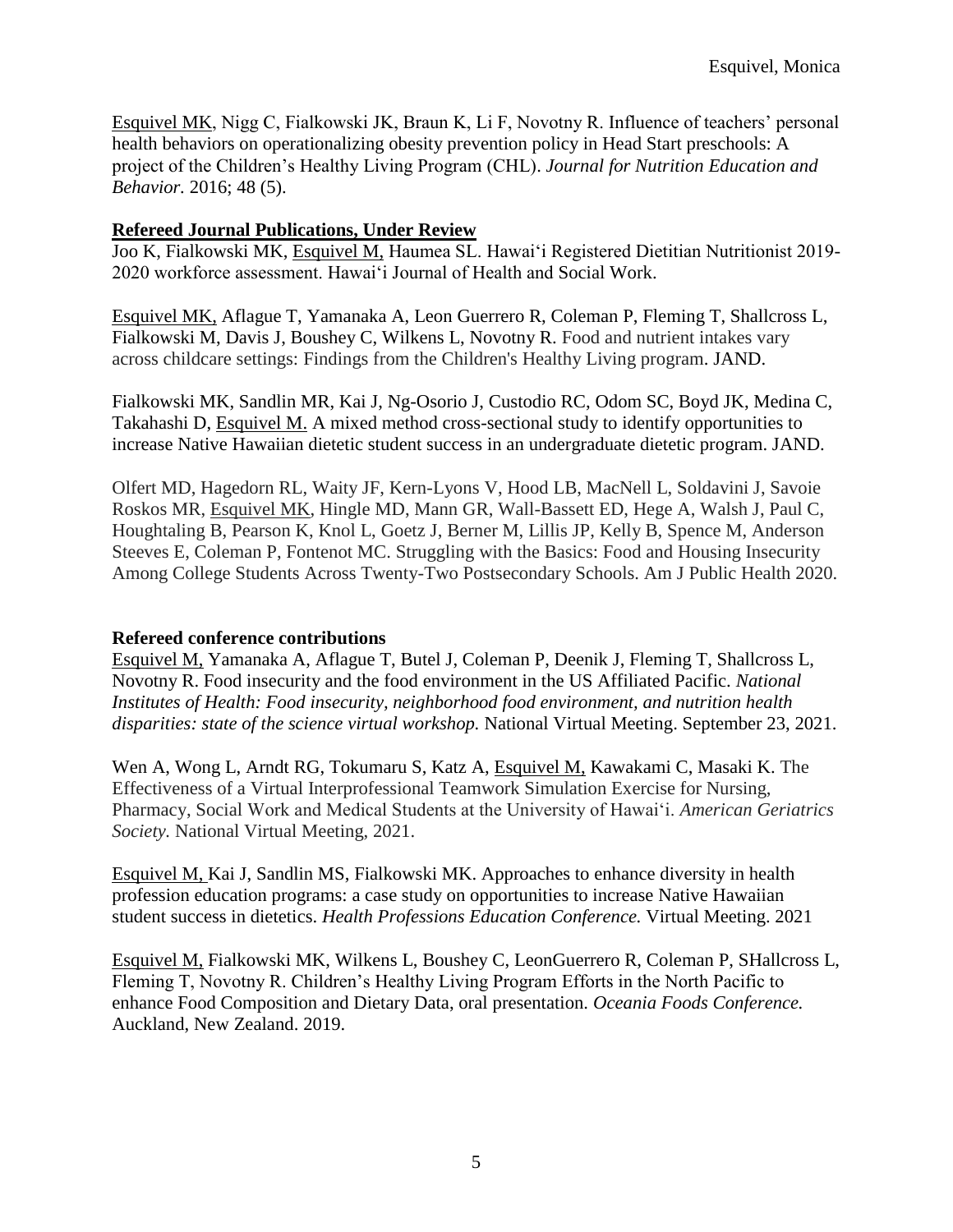Esquivel M, Higa A, Hitchens M, Shelton S, Okihiro M. Keiki Farmacy: A feasibility evaluation of a produce prescription program to address food insecurity and health disparities, poster presentation. *Hawaii Agriculture Conference.* Honolulu, Hawaii. 2019.

Esquivel M, Higa A, Hitchens M, Shelton S, Okihiro M. Farmacy Produce Rx Pilot: Community Health Center, Farmer's Market, and University Collaboration to Promote Local Produce Consumption in Children, oral presentation. *National Health Outreach Conference.* Fort Worth, Texas. 2019

Esquivel M, Higa A. A Community Health Center Approach to Support Local Agriculture. *Hawaii Agriculture Conference.* Honolulu, Hawaii. 2017.

Esquivel MK, Nigg C, Fialkowski JK, Braun K, Li F, Novotny R. Validity of Head Start teacher height and weight measurements, BMI and child growth assessments: training needs for longitudinal tracking, poster presentation. *Experimental Biology.* San Diego, California. 2016.

Esquivel MK, Nigg C, Fialkowski JK, Braun K, Li F, Novotny R. Comparing growth assessments using CDC and WHO reference data in Native Hawaiian Pacific Islander children: baseline data from the Children's Healthy Living Program (CHL) in Hawaiʻi. *Experimental Biology.* Boston, Massachusetts. 2015.

Esquivel MK, Nigg C, Fialkowski JK, Braun K, Li F, Novotny R. Wellness policy and the Head Start environment: the moderating role of Head Start teachers in the Children's Healthy Living (CHL) program in Hawai'i. *Experimental Biology.* Boston, Massachusetts. 2015.

Esquivel MK, Nigg C, Fialkowski JK, Braun K, Li F, Novotny R. Head Start teachers & wellness policy: Children's Healthy Living in Remote Underserved Minority Populations of the Pacific. *Society for Nutrition Education and Behavior.* Milwaukee, Wisconsin. 2014.

### **Creative Works**

Esquivel, M. University of Hawai'i at Manoa Didactic Program in Dietetics. Accreditation Council for Education in Nutrition and Dietetics Noteworthy Nutrition and Dietetics Education Practices- Curriculum Honoree, 2020. Accessed August 16, 2021 at: https://www.eatrightpro.org/acend/public-notices-and-announcements/noteworthy-practices

Sports Nutrition Website (https://sites.google.com/hawaii.edu/warriorathleticsnutrition/home)

Grow Eat Think Local Contributions [\(https://manoa.hawaii.edu/ctahr/getlocal/\)](https://manoa.hawaii.edu/ctahr/getlocal/)

Hawai'i Foods (hawaiifoods.hawaii.edu)

### **Department Seminar**

Esquivel M, Aflague T, Yamanaka A, Leon Guerrero R, Coleman P, Fleming T, Shallcross L, Fialkowski M, Davis J, Boushey C, Wilkens L, Novotny R. Children's Healthy Living Program Preschoolers' Dietary Intake. Department of Human Nutrition, Food and Animal Sciences (HNFAS) Seminar. September 25, 2019.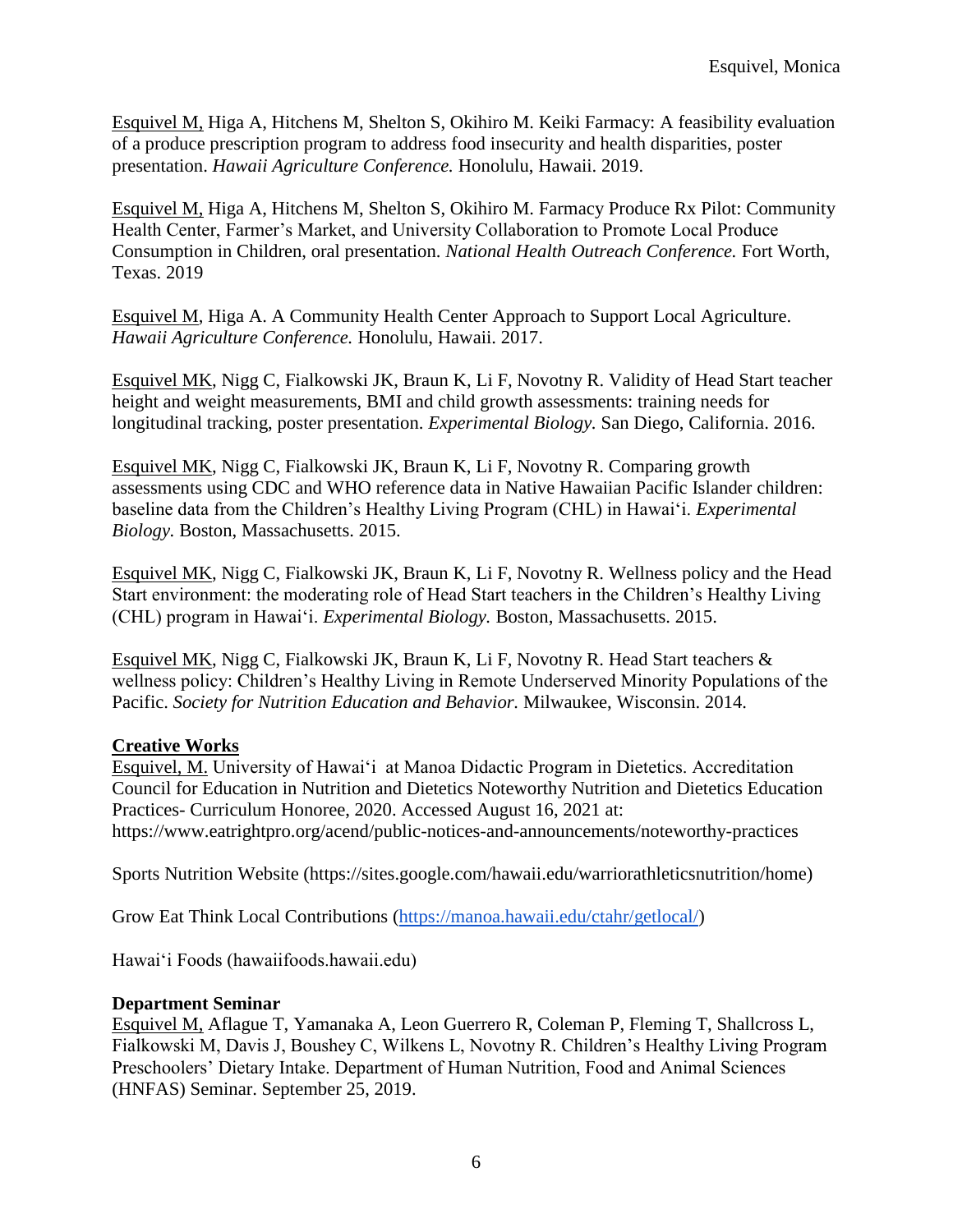### **Extension Workshops and Presentations**

Esquivel M. Meeting Facilitator. Children's Healthy Living Program Network (CHLN) Multistate Annual Meeting and Workshop. Virtual. August 10-12, 2021.

Esquivel, M. Health Careers Opportunity Panel. Invited panelist. John A Burns School of Medicine. Virtual. July 16, 2021.

Esquivel, M. Best practices for addressing food and nutrition security for patients with hypertension. Invited speaker. Hawaii Chapter- American Heart Association Adopt a Clinical Quarterly Call. Virtual. June 30, 2021.

Esquivel, M. Nutrition education- meal planning and hands on food preparation. Invited speaker. Creating a Village. Kalihi Park Terrace, Honolulu, Hawaii. June 29, 2021.

Esquivel M, Higa A, Hitchens M, Kaeo R, Shelton C, Okihiro M. Keiki produce prescription research study updates for the community. OLA HAWAII: Emerging Research in Hawaiian Health & Well-Being. Virtual. June 22, 2021

Esquivel M, Inigo W, Cesarek A, Pender E, Haumea S, Fraiser T, Takahashi D, Simms C. Conference Chair. Hawaii Academy of Nutrition and Dietetics Annual Conference- Nutrition Today for a Health. Virtual. May 20-21, 2021.

Esquivel M. Invited speaker. Geriatric Fellows Nutrition Lecture- Malnutrition. Virtual. May 20, 2021.

Ng-Osorio J, Revilla M, Esquivel M. Continuing Professional Education Program Facilitator. Hawaii Academy of Nutrition and Dietetics Council on Professional Issues Event: Health Equity Language. Virtual. May 6, 2021.

Breshears S, Esquivel M. Continuing Professional Education Program Facilitator. Hawaii Academy of Nutrition and Dietetics Council on Professional Issues Event: Volatility Uncertainty, Complexity and Ambiguity. Virtual. April 29, 2021.

Wen A, Esquivel M. Invited Guest Speaker. Geriatric Approach to Nutrition & Weight Loss in Older Adults. Geriatric Extension for Community Healthcare Outcomes. Virtual. April 14, 2021.

Herman D, Cunningham-Sabo L, Esquivel M, Harris C, van Calcar S. Program Planning Lead. MCH Policy to Action: Putting the Dietary Guidelines for Americans 2020-2025. Western Maternal and Child Health Nutrition Leadership Network Meeting 2021. Virtual. April 7-9, 2021.

Lassman L, Esquivel M. Student Advisor. Plant Based Diets for Health and Performance. Hawaii Association for Health, Physical Education, Recreation and Dance 2021 Health and Physical Education Conference. Virtual. April 1, 2021.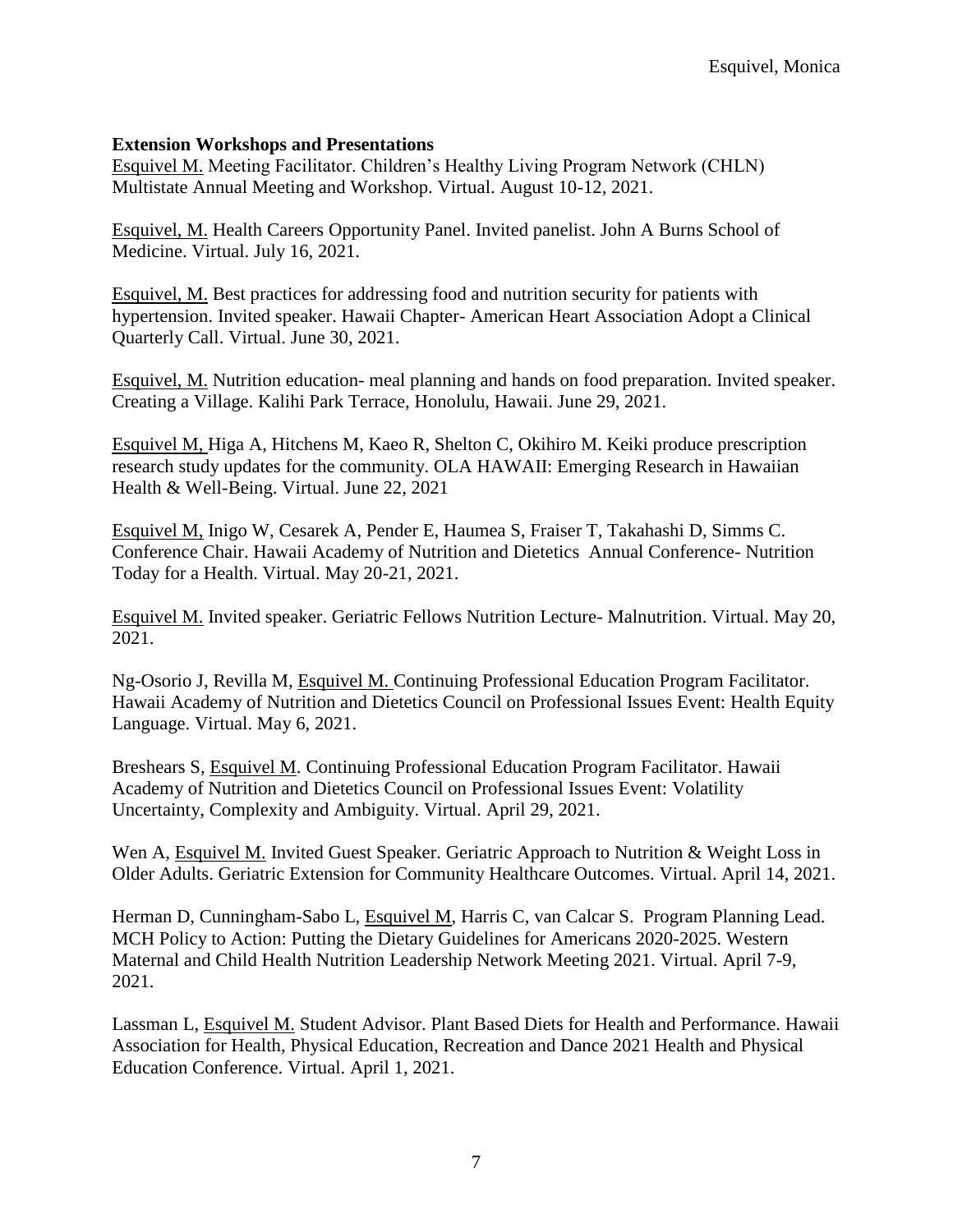Esquivel M. Invited speaker. Farm Hub Food Prescription Programs. Hawaii Farm Hub operators. Virtual. February 25, 2021.

Esquivel M. Invited speaker. CTAHR Alumni Spotlight. Virtual. February 24, 2021.

Esquivel M. Continuing Professional Education Program Facilitator. Hawaii Academy of Nutrition and Dietetics Council on Professional Issues Recurring Journal Club. Virtual. January 14, 2021.

Ng-Osorio J, Esquivel M. Continuing Professional Education Program Facilitator. Hawaii Academy of Nutrition and Dietetics Council on Professional Issues Event: Leadership and Resiliency. Virtual. December 3, 2020.

Revilla M, Sandlin MS, Kai J, Esquivel M. Invited presentation. Research Brown Bag Series: Native Hawaiian Dietetics. Kamehameha Schools Research Partners. Virtual. October 23, 2020.

Esquivel M. Invited speaker. Child Nutrition. Hawaii State Department of Education Professional Development. Virtual. October 8, 2020; October 9, 2019; October 10, 2018.

Esquivel M. Invited speaker. Resume Writing Workshop. Arizona State University TRANSCEND Maternal Child Health Nutrition Training Program. Virtual. October 8, 2020.

Esquivel M. Continuing Professional Education Program Facilitator. Hawaii Academy of Nutrition and Dietetics Council on Professional Issues Recurring Journal Club. Virtual. October 1, 2020.

Uyeda J, Ho K, Esquivel M. Presenter. Taro Field Trial, Food Science and Nutrition Virtual Field Day. Virtual. September 24, 2020.

Esquivel M. Meeting Facilitator. Children's Healthy Living Program Network (CHLN) Multistate Annual Meeting and Workshop. Virtual. July 29-30, 2020.

Esquivel M. Invited presentation. Meal Preparation and Nutrition Workshop. University of Hawaii at Manoa Women's Basketball Team and Staff. Virtual. July 6, 2020.

Esquivel M. Invited speaker. Nutrition Careers. King Intermediate School Career Day. Kaneohe, Hawaii. February 3, 2020.

Williams H, Tamai T, Esquivel M. Invited speaker. Lunch and Learn- Food System. Hawaii Public Health Leadership Community Partnerships. Honolulu, Hawaii. January 15, 2020.

Esquivel M. Invited presentation. Wellness for East West Center Leaders. East West Center Fellows. Honolulu, Hawaii. November 25, 2019.

Esquivel M. Invited speaker. Waianae Coast Comprehensive Health Center Strategic Planning-Health Promotions. Kapolei, Hawaii. November 13, 2019; September 12, 2018.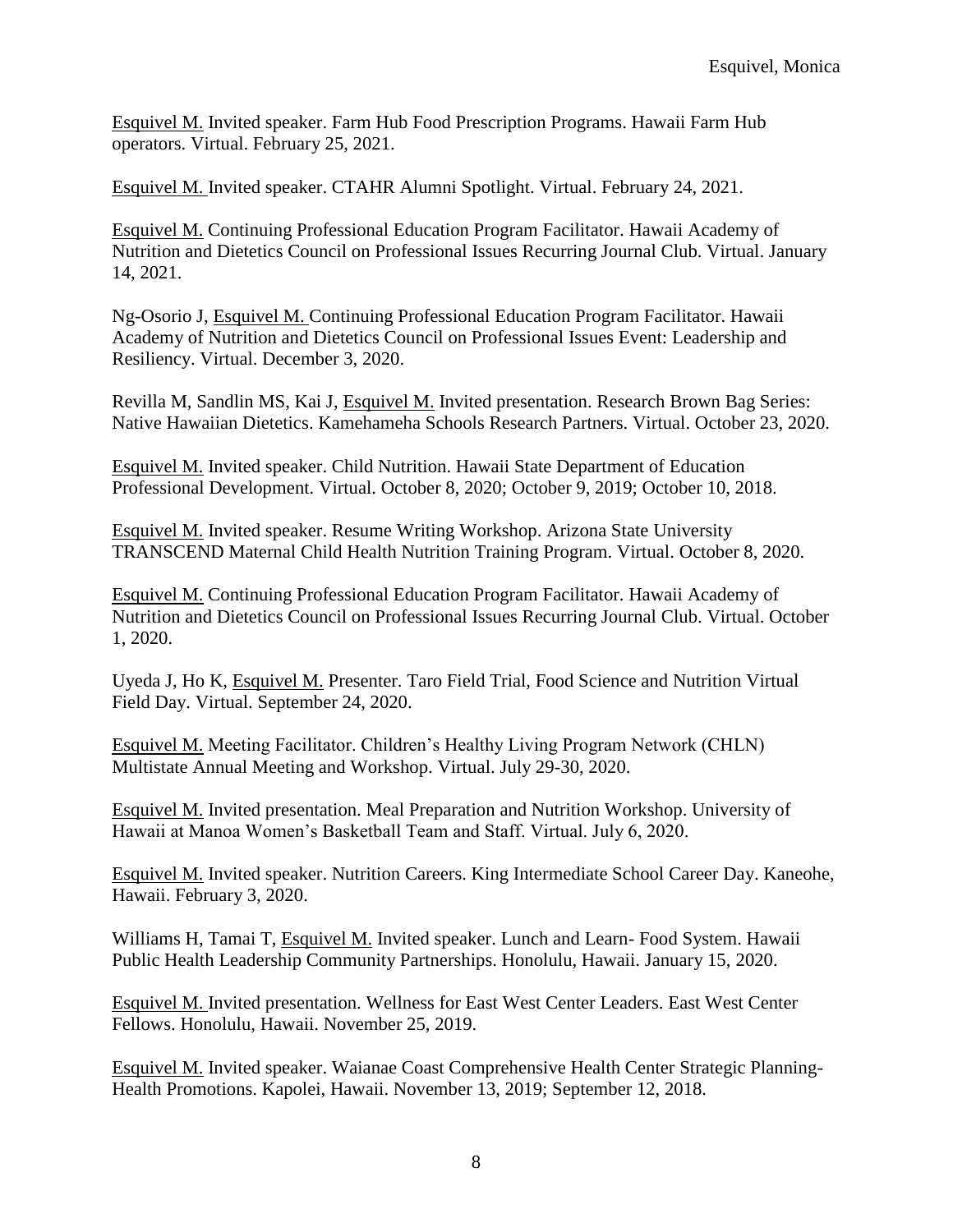Esquivel M. Invited presentation. Nutrition Education and Activity. Upward Bound Visiting Students. Honolulu, Hawaii. November 8, 2019.

McClenny M, Revilla M, Kai J, Esquivel M. Student advisor. Nutrition Presentation for Wellness. Honolulu Community College. Honolulu, Hawaii. October 3, 2019.

Esquivel M. Invited presentation. Nutrition Workshop. University of Hawaii at Manoa Women's Basketball Team and Staff. Honolulu, Hawaii. September 25, 2019.

Esquivel M. Invited presentation. Nutrition for Performance and Health. Hui Nalu Canoe Club Junior Paddling Team. Honolulu, Hawaii. September 19, 2019.

Esquivel M, Shelton C, Hitchens M, Higa A, Okihiro M. Requested presentation. Farmacy Pilot Program Findings. Big Island Nutrition Council. Virtual, pre-recorded. August 14, 2019.

Esquivel M, Shelton C. Invited presentation. Nutrition Education. Waianae Community Food Distributions. Waianae, Hawaii. July 24, 2019, May 14, 2019.

Esquivel M. Invited panelist. Nutrition Careers and College Programs. John A Burns School of Medicine Healthcare College Programs Panel. Honolulu, Hawaii. June 3, 2019.

Esquivel M. Invited speaker. Interpreting Nutrition Research. National Strength and Conditioning Association Hawaii Chapter Annual Meeting. April 13, 2019.

Esquivel M Invited presentation. Hands-on Healthy Eating Activity. Diabetes Prevention Program Lifestyle Coach Training- Hawaii Primary Care Association. Honolulu, Hawaii. February 26, 2019.

Esquivel M. Invited speaker. Nutrition Lecture. Department of Education Healthy Keiki Nurses. Honolulu, Hawaii & Virtual. February 26, 2019.

Esquivel M. Invited speaker. Nutrition Careers. Baldwin High School Visiting Students. Honolulu, Hawaii. February 26, 2019.

Revilla M, Sandlin MS, Kai J, Esquivel M. Invited presentation. Diversifying Dietetics. Imi Naauao Conference, University of Hawaii West Oahu. Kapolei, Hawaii. February 20, 2019.

Esquivel M. Requested presentation. Children's Healthy Living Program Data Presentation. Hawaii Early Learning Wellness Guidelines- Early Learning Stakeholders. Honolulu, Hawaii. February 13, 2019.

Esquivel M. Requested workshop. Kokua the Need Campaign- Healthy Food Donations. Hawaii Affiliate American Heart Association BEAT. Honolulu, Hawaii. January 31, 2019.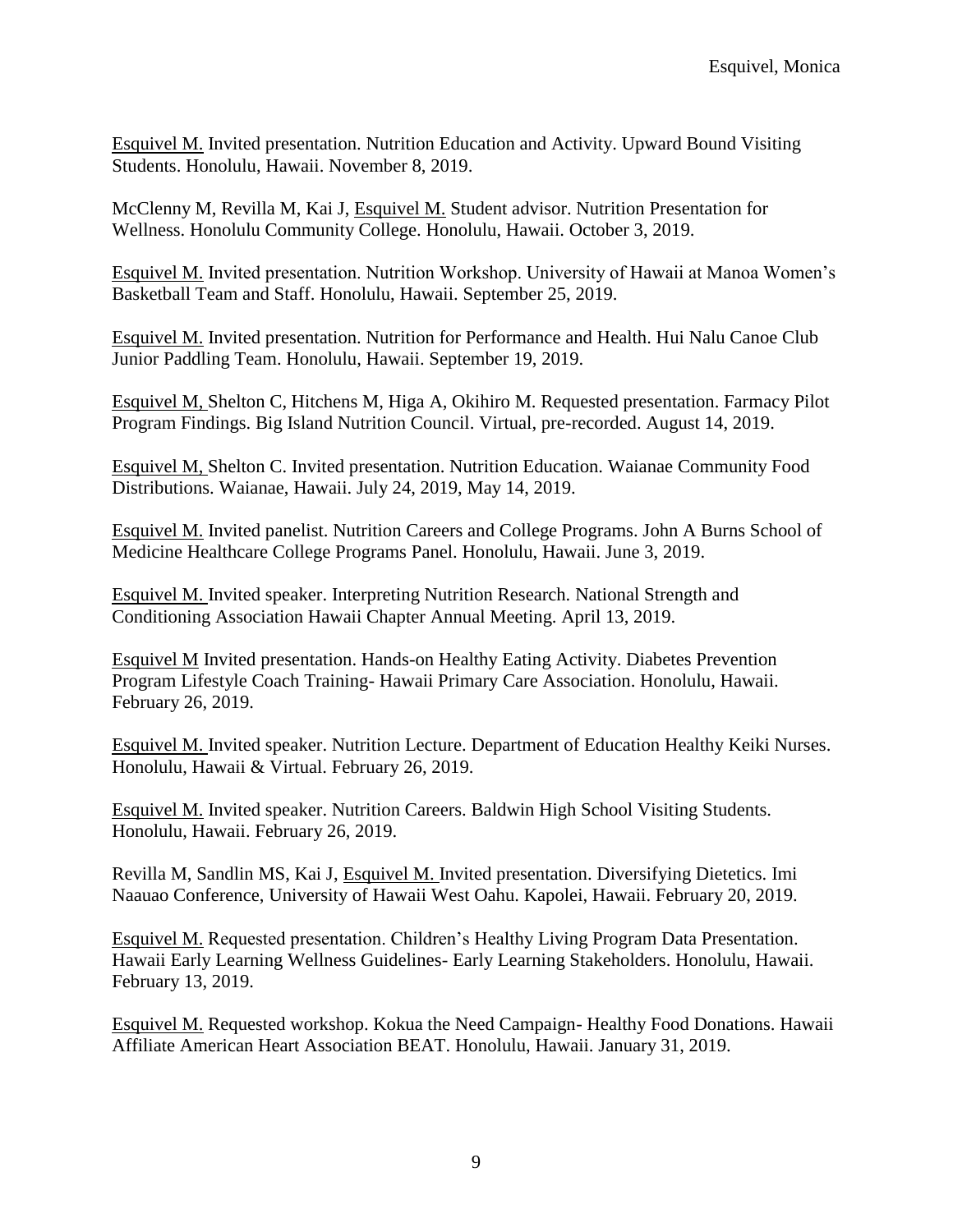Uyeda J, King B, Esquivel M. Continuing Professional Education Program Facilitator. Hawaii Academy of Nutrition and Dietetics Council on Professional Issues Event: Home Gardening and Pickling Workshop. December 14, 2018.

Okihiro M, Esquivel M. Invited presentation. Childhood Obesity and Nutrition Insecurity. Pediatrics Grand Rounds Kapiolani Medical Center for Women and Children. Honolulu, Hawaii. December 6, 2018.

Esquivel M. Requested workshop booth. Nutrition Education and Local Food. Waianae Eat Local Challenge. Waianae, Hawaii. October 27, 2018, October 6, 2018, October 14, 2017.

Esquivel M. Requested presentation. Nutrition and Performance. United States Air Force Special Operators. Fort Wheeler, Wahiawa, Hawaii. October 15, 2018.

Esquivel M. Requested presentation. Nutrition for Performance. University of Hawaii at Manoa Track and Field Athletes and Staff. Honolulu, Hawaii. October 10, 2018.

Esquivel M. Requested presentation. Nutrition for Performance. University of Hawaii at Manoa Women's Basketball Athletes and Staff. Honolulu, Hawaii. September 14, 2018.

Esquivel M. Requested presentation. Nutrition Education. Kaleiopuu Elementary School. Waipahu, Hawaii. September 10, 2018.

Esquivel M. Requested presentation. Nutrition and Athletic Training. Hawaii Athletic Training Association- Students. Honolulu, Hawaii. May 26, 2018.

Arndt R, Esquivel M, Fukuda N, Fukunaga B, Leake A, Masuda C, Parsa A, Slatman D. Panelist. Diabetes Learning Group. Endocrinology Extension for Community Health Outcomes (ECHO). Honolulu, Hawaii and Virtual. May 16, 2018; May 9, 2018; May 2, 2018; APril 4, 2018; March 14, 2018; February 28, 2018; February 21, 2018; February 14, 2018; January 24, 2018; January 17, 2018; January 10, 2018; December 27, 2017; December 13, 2017; December 6, 2017; November 29, 2017; November 15, 2017; November 8, 2017; November 1, 2017.

Esquivel M. Requested presentation. Nutrition Education for General Health and Wellness. Anuenue School Health Fair. Honolulu, Hawaii. May 15, 2018.

Esquivel M. Requested presentation. Nutrition Education for General Health and Wellness. Noelani School Garden. Honolulu, Hawaii. April 3, 2018; October 18, 2017.

# **Grants Funded, Completed**

Completed Grants as Principal Investigator

Partners in Excellence for Leadership in MCH Nutrition. Health Resources & Services Administration- Maternal & Child Health, MCH Workforce Development (grant no T79MC00013), subaward \$19,227, July 1, 2020-June 30, 2021.

Role: PI (subaward), lead Maternal Child Health nutrition training program for graduate students and professionals working in MCH nutrition programs in Hawai'i. (Instruction)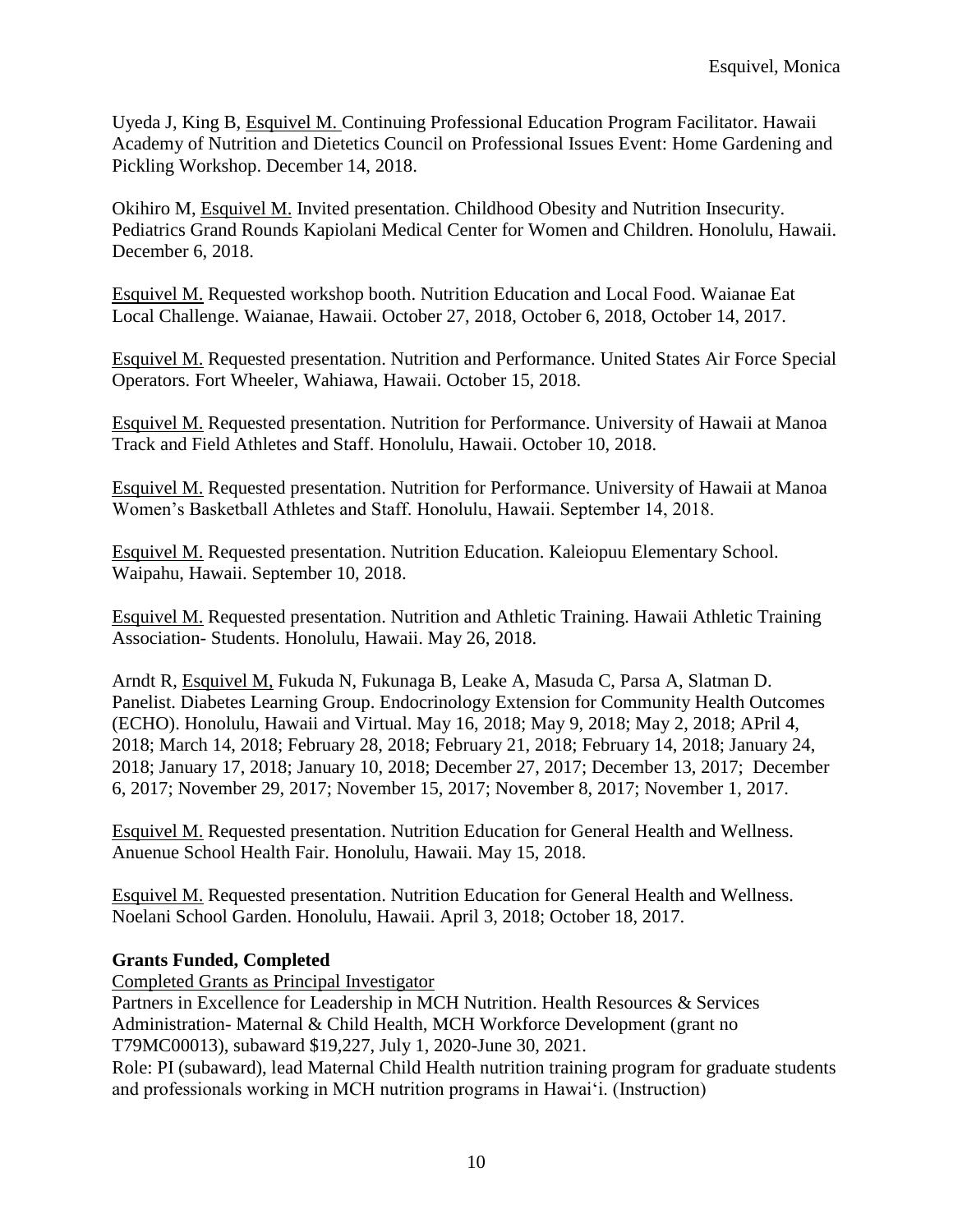Grow Eat Think (GET) Local Farm to School. Hawai'i State Department of Health Supplemental Nutrition Assistance Program Education (SNAP-Ed), award \$65,000, October 2019-September 2020

PI: Hawaii State Department of Health

Role: Subcontract PI and Lead coordinator for Farm to School activities. (Extension)

Mākeke Waianae Farmacy Prescription Pilot Project. Waianae Coast Comprehensive Health Center subcontract, award \$17,433, October 2018- September 2019 Role: PI (Extension)

Innovating clinical nutrition instruction for the Pacific, Association of Public Land Grant Universities Innovative Teaching Award, award \$5,000 September 2019- August 2022. Role: PI (Instruction)

Diversity in Dietetics and Nutrition: Student Recruitment Efforts to Promote a Diverse Workforce. UHM Office of Student Equity Excellence and Diversity (SEED) Inclusion, Diversity, Equity, Access and Success (IDEAS), award \$500, January 2018-June 2018. Role: PI (Instruction)

Completed Grants as Principal Investigator, prior to hire

Child growth monitoring for evaluating obesity prevention efforts and prevalence surveillance in Head Start. USDA Agriculture and Food Research Initiative (AFRI) AFRI Post Doctoral Fellowships 2016-67012-24692, award \$29,366 January 2016 – January 2018. Role: PI (Extension)

Completed Grants as Co-Investigator

Building a Native Hawaiian Dietetic Workforce for the Health and Well-being of the Lahui. Kamehameha Schools, award \$49,997, March 2018-February 2020.

PI: Marie Kainoa Fialkowski Revilla

Role: Co-investigator, led interpretation of findings as related to dietetics program implications (Instruction)

Optimizing local food nutrient density through agriculture and food processing practices and enhancing public awareness on nutrient value of local food. CTAHR Team Science, award total \$36,618, October 2019-September 2020.

Role:Collaborator, Lead value-added product development and education session; coordinated dissemination event (Extension)

# **Grants Funded, Current**

Current Grant as Principal Investigator

Traditional and New Lifestyle Interventions for Breast Cancer Prevention (TANICA). Pacific Island Partnership for Cancer Health Equity (National Cancer Institute, Center to Reduce Cancer Health Disparities, grant numbers U54CA143727 and U54CA143728 PIs Neal Palafox, Randall Holcombe, Rachael Leon Guerrero, Margaret Hattori-Uchima) Pre Pilot award \$60,000, August 2021-July 2022.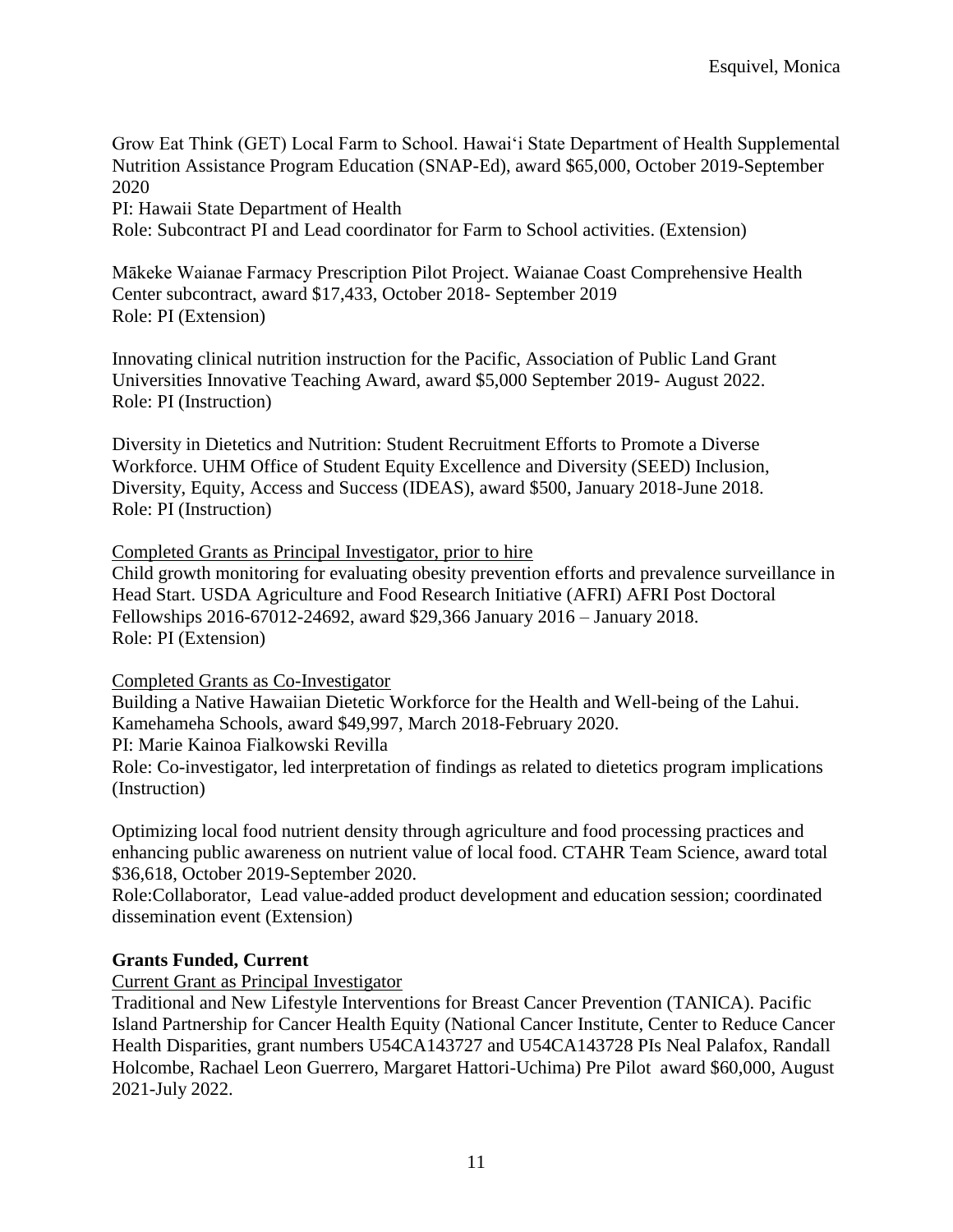Role: PI (multiple PI), lead research activities in Hawai'i on multisite qualitative study to develop a community informed breast cancer survivor lifestyle intervention for Native Hawaiian, CHamoru and Filipina women. (Extension)

Career Development Support for R21- like project, "Farmacy Pediatric Produce Prescription for Food Insecurity and Health Disparities." Supported by Ola HAWAII infrastructure (NIH NIMHD U54MD007601 PIs Jerris Hedges and Norren Mokuau), \$250,000, January 1, 2020- June 30, 2022.

Role: Junior Investigator, lead research activities for food as medicine intervention delivered with the community at Waianae Coast Comprehensive Health Center. (Extension)

#### Current Grants as Co-Investigator

Children's Healthy Living Program Food Systems for Resiliency. USDA NIFA AFRI grant no 2021-68012-35899, \$10,000,000, September 1, 2021-August 31, 2025. PI: Rachel Novotny Role: Co-Investigator, lead for Extension activities. (Extension)

Innovating the Introductory Nutrition Course- University of Hawai'i at Mānoa Provost's Strategic Investment Competition, \$81,669. PI: Marie Kainoa Fialkowski Revilla Role: Coordinator and curriculum design (Instruction)

Children's Healthy Living Dietetics Scholarship Program (CHLD). United States Department of Agriculture National Institute of Food and Agriculture Multicultural Scholars (grant no 2017- 09294), award \$200,000, April 2018- May 2023. PI: Marie Kainoa Fialkowski Revilla Role: Lead coordinator for service learning and dietetics program alignment (Instruction)

Current Grants as Collaborator Grow Eat Think (GET) Local Farm to School. Hawai'i State Department of Health Supplemental Nutrition Assistance Program Education (SNAP-Ed), award \$195,000, October 2020-September 2023 PI: Jean Butel Role: Lead coordinator for Farm to School activities. (Extension)

# **Grants Submitted, Under Review**

Submitted Grants as Principal Investigator National Institute of General Medical Sciences- Centers of Biomedical Research Excellence (COBRE) P20, Integrative Center for Precision Nutrition and Human Health. Award: \$450,000. PI: Marla Berry Role: Research project leader/Junior investigator for community clinical trial. (Extension)

# **LEADERSHIP, SERVICE, & AWARDS**

**Honors/Awards** Emerging Dietetic Leader Award 2019